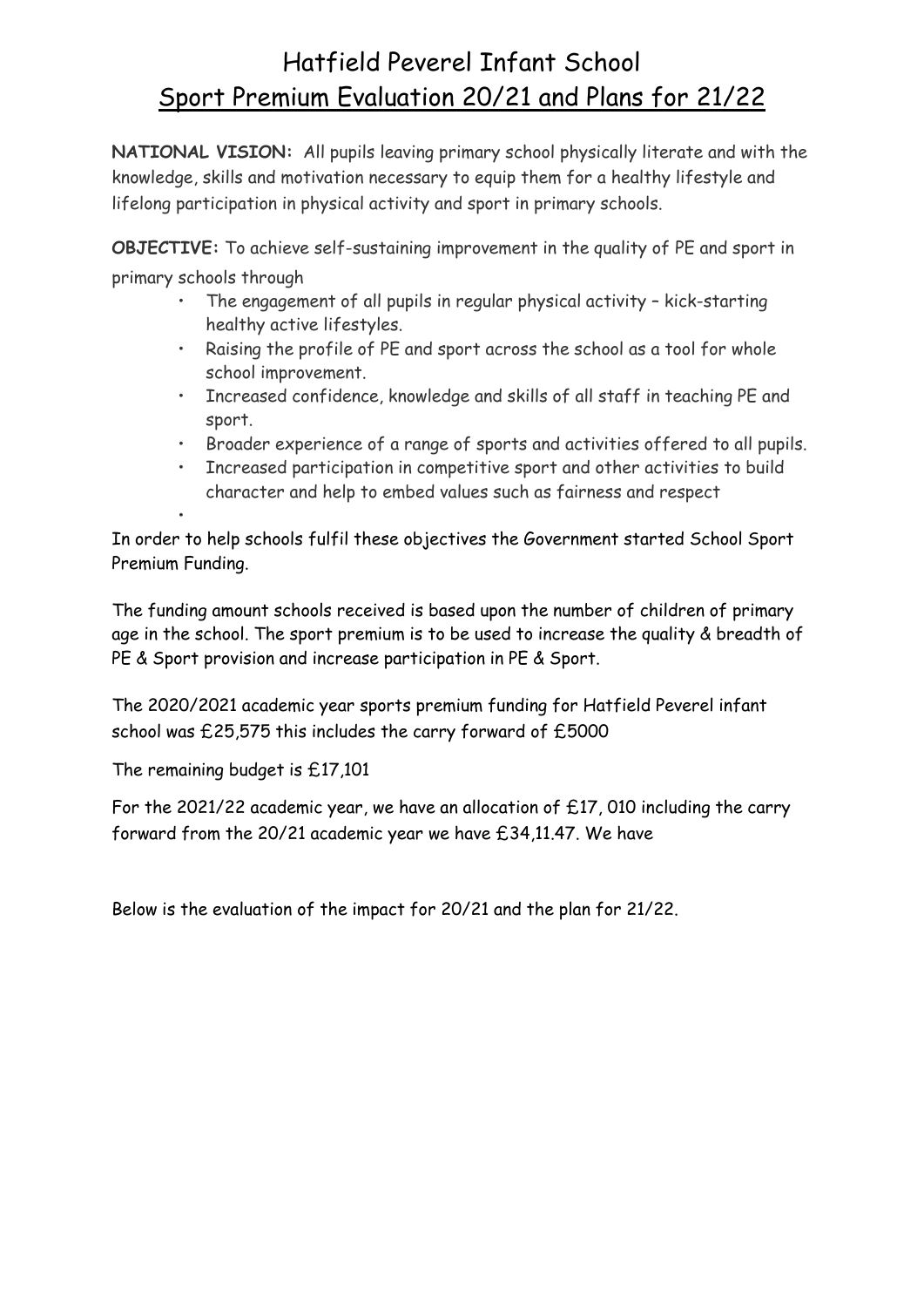| <b>Evaluation 20/21</b>                                                                             |                                                                                                                                                                                          |
|-----------------------------------------------------------------------------------------------------|------------------------------------------------------------------------------------------------------------------------------------------------------------------------------------------|
| <b>Action/Area for</b><br>development                                                               | <b>Impact</b>                                                                                                                                                                            |
| Resources and equipment                                                                             |                                                                                                                                                                                          |
| All the mats to be replaced<br>Outdoor playtime equipment to<br>be renewed                          | Mats are safe and effective and fit for purpose.<br>Children look after new equipment.                                                                                                   |
| Extra outdoor equipment for Y2                                                                      | Children had challenging physical equipment to<br>develop gross motor skills/problem solving and co-<br>operative play which extended them.                                              |
| All the balls to be replaced or<br>renewed                                                          | Equipment fit for purpose and children could access<br>them independently. Staff could rely on having<br>enough resources.                                                               |
| Storage for new equipment                                                                           |                                                                                                                                                                                          |
| PE Tshirts for Reception and<br>new starters                                                        | Ongoing cost adds to our promotion of teams.                                                                                                                                             |
| PE team kits.                                                                                       | School has been represented formally and children<br>had a sense of pride and occasion to take into<br>festivals and sports events. They really felt like a<br>team.                     |
| <b>Yoga equipment</b>                                                                               | All equipment is safe, effective and fit for purpose.<br>Yoga teaching is developed beyond the basics.                                                                                   |
| Fine motor skills equipment for<br>use in continuous provision in all<br>year groups check with KMc |                                                                                                                                                                                          |
| Training                                                                                            |                                                                                                                                                                                          |
| Session for subject leader with<br>SP around sport development in<br>the school                     | Subject leader is better equipped to cascade<br>information, training and development to other staff.<br>She feels more confident in her own ability and<br>knowledge around leading PE. |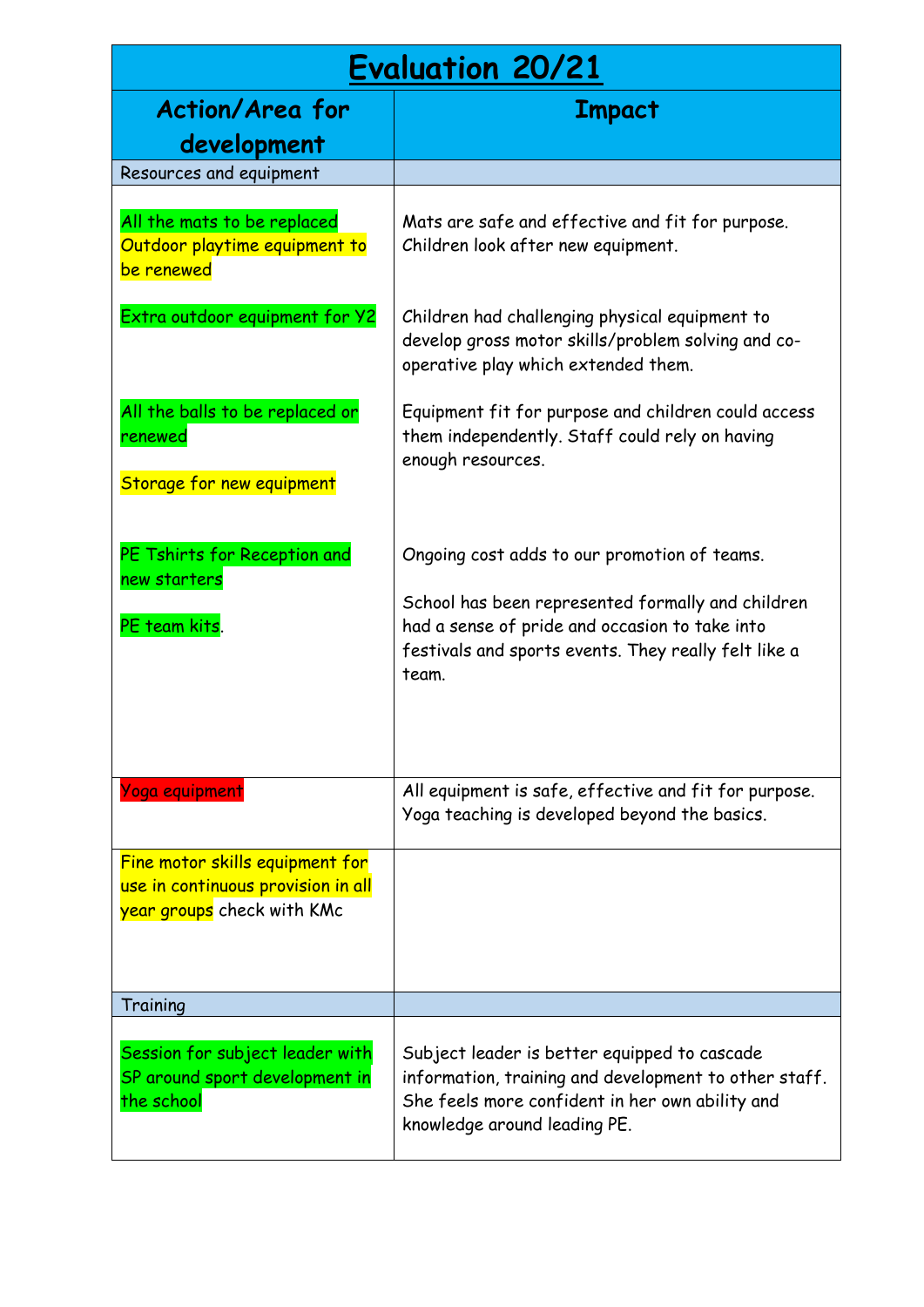| <b>Updated training around</b><br>gymnastics both rules and<br>practicalities.<br><b>INSET half day in Spring term</b> | Up to date county position on certain elements of<br>teaching.                                                                                                                                                                                                               |
|------------------------------------------------------------------------------------------------------------------------|------------------------------------------------------------------------------------------------------------------------------------------------------------------------------------------------------------------------------------------------------------------------------|
| Subscriptions                                                                                                          |                                                                                                                                                                                                                                                                              |
| <b>WASSA</b><br>To enable school to take part in<br>any events<br>Supply/release for teachers and                      | Access to more sporting events and facilities to<br>improve our offer of sport and PE and increase<br>activity across all groups.<br>Different members of staff attend events to develop                                                                                     |
| support staff to attend these<br>sports events.<br>Coach travel for tournaments                                        | their own knowledge and understanding of sports<br>events across year groups and children can see many<br>different staff as role models.                                                                                                                                    |
| Subscription to 5 a day or<br>another more demanding daily<br>activity provider.                                       | Staff have access to some indoor routines for<br>physical activity which they can follow and learn from<br>while also role modelling the activity, encouraging the<br>children and assessing children.                                                                       |
| <b>Ground markings</b>                                                                                                 |                                                                                                                                                                                                                                                                              |
| Possible route for run a mile                                                                                          | Children have increased their daily physical activity.<br>Children feel motivated to enjoy running or exercise<br>and compete with each other and for personal best.<br>Increased movement further develops a heathier<br>mental state and children are more ready to learn. |
| Possible markings for the front<br>of the school (circuit challenge)                                                   | Permanent markings allow for less resources to have<br>to be set up and more time for PE<br>Children consolidate their learning independently                                                                                                                                |
| Look into possible adventure<br>trail or climbing in outdoor area<br>or playground.                                    | during playtime or before and after school.<br>Develop strength, stamina, spatial awareness and<br>problem solving                                                                                                                                                           |
| <b>SDP</b>                                                                                                             |                                                                                                                                                                                                                                                                              |
| Objective 4<br><b>Around wellbeing and mental</b><br>health<br>Develop lunchtime conflict<br>resolution                | We got as far as discussing the plan for supporting<br>children through more play and interaction.<br>This is still a priority.                                                                                                                                              |
| Lunchtime rewards- golden<br>table?<br>Raise profile of physical activity<br>and engagement in sports                  | We put the lunchtime Charter in place and MDAs and<br>children are motivated by this.                                                                                                                                                                                        |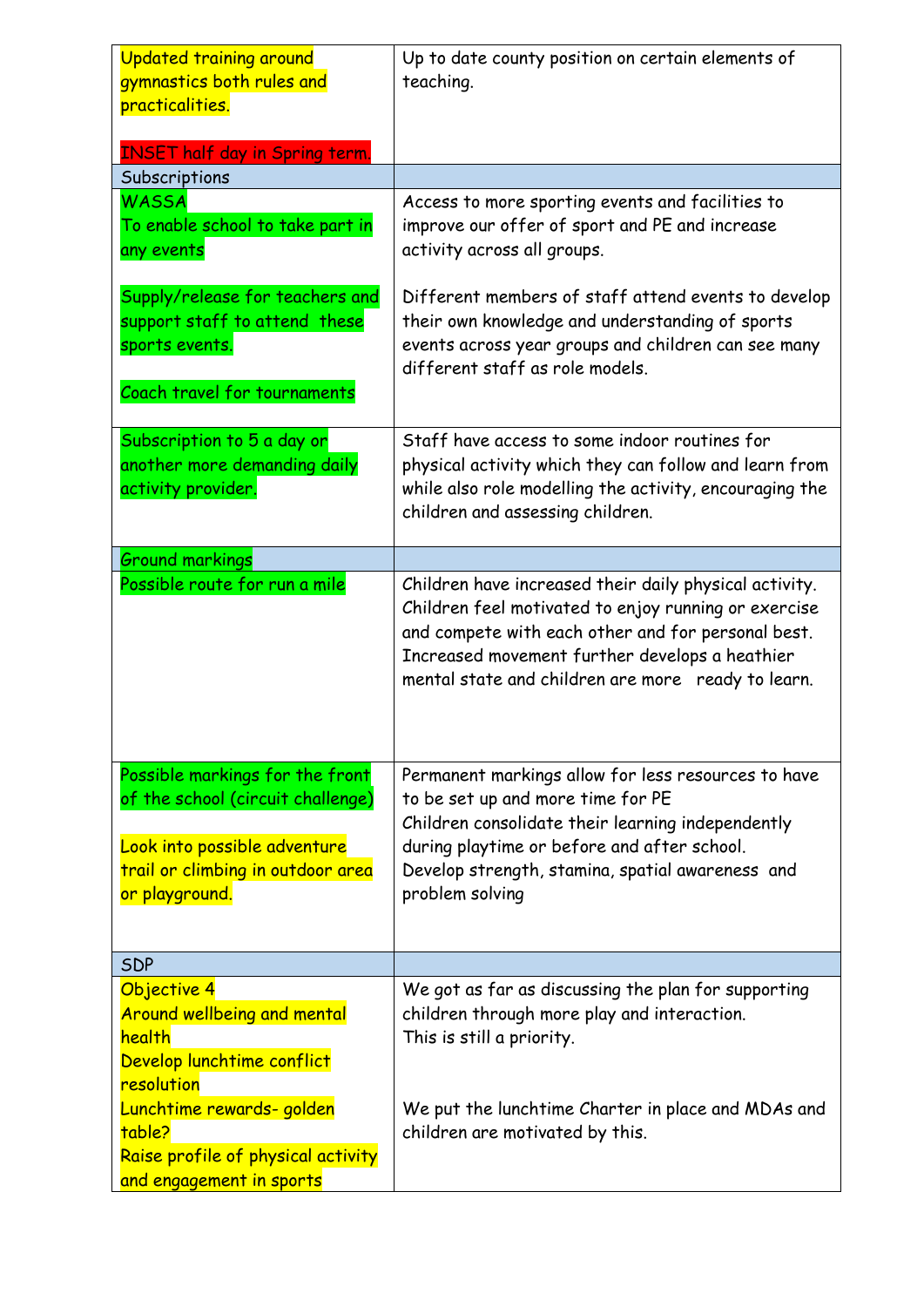| Laptop for the hall and 4 more  | We purchased the lap top for the hall for use in       |
|---------------------------------|--------------------------------------------------------|
| tablets per year group          | lessons for displaying or using examples for children. |
| Use of technology to support    | We did not choose tablets as yet.                      |
| Sports activity during lessons. | The PE lead would prefer an ipad as the quality for    |
|                                 | photos and videos is far superior.                     |
| Clubs                           |                                                        |
| FITC football clubs and         | Ongoing commitment to different clubs and variety.     |
|                                 | We have dodge ball, gymnastics and football.           |
| Running club in the spring      | We need a dance club and to reistate badminton         |
| Term                            |                                                        |

|                                                                                                                                 | <b>Plans for 2021/2022</b>                                                                                                                                                                                    |
|---------------------------------------------------------------------------------------------------------------------------------|---------------------------------------------------------------------------------------------------------------------------------------------------------------------------------------------------------------|
| <b>Action/Area for development</b>                                                                                              | <b>Intended outcome</b>                                                                                                                                                                                       |
| Resources and equipment                                                                                                         |                                                                                                                                                                                                               |
| Wooden jungle gym/outoor gym<br>for the outside garden                                                                          | Increase strength and stamina in gross motor skills.<br>Increase confidence and independent physical activity.                                                                                                |
| Wheeled toys for the Early years                                                                                                |                                                                                                                                                                                                               |
| Basket ball hoops.                                                                                                              | Increase ball skills, particularly accuracy and<br>encourage independent physical activity at break<br>times.                                                                                                 |
| Children's health<br>magazines/books                                                                                            | Children can develop interest in health and fitness<br>through non fiction, information about role models and<br>extend their knowledge.                                                                      |
| Ipad for use offsite for videoing<br>and photographs and accessing<br>tapestry/target tracker during<br>PE lessons and offsite. | The current tablets in class are not fit for this<br>purpose. The quality of photos and videos is not<br>adequate. The connection is not maintained for<br>internet use.                                      |
| Training                                                                                                                        |                                                                                                                                                                                                               |
| Gymnastics training from Active<br>Essex.<br>Costs for cover                                                                    | CPD for all teachers. This is the area in our skills audit<br>that teachers need most.                                                                                                                        |
| Subscriptions                                                                                                                   |                                                                                                                                                                                                               |
| Subscription to adult exercise or<br>someone coming in.                                                                         | We need to check the guidance on this still.<br>It does not mention wellbeing/increased activity of<br>staff in the guidance but it may be a tenous link with<br>the impact on children? Governors to discuss |